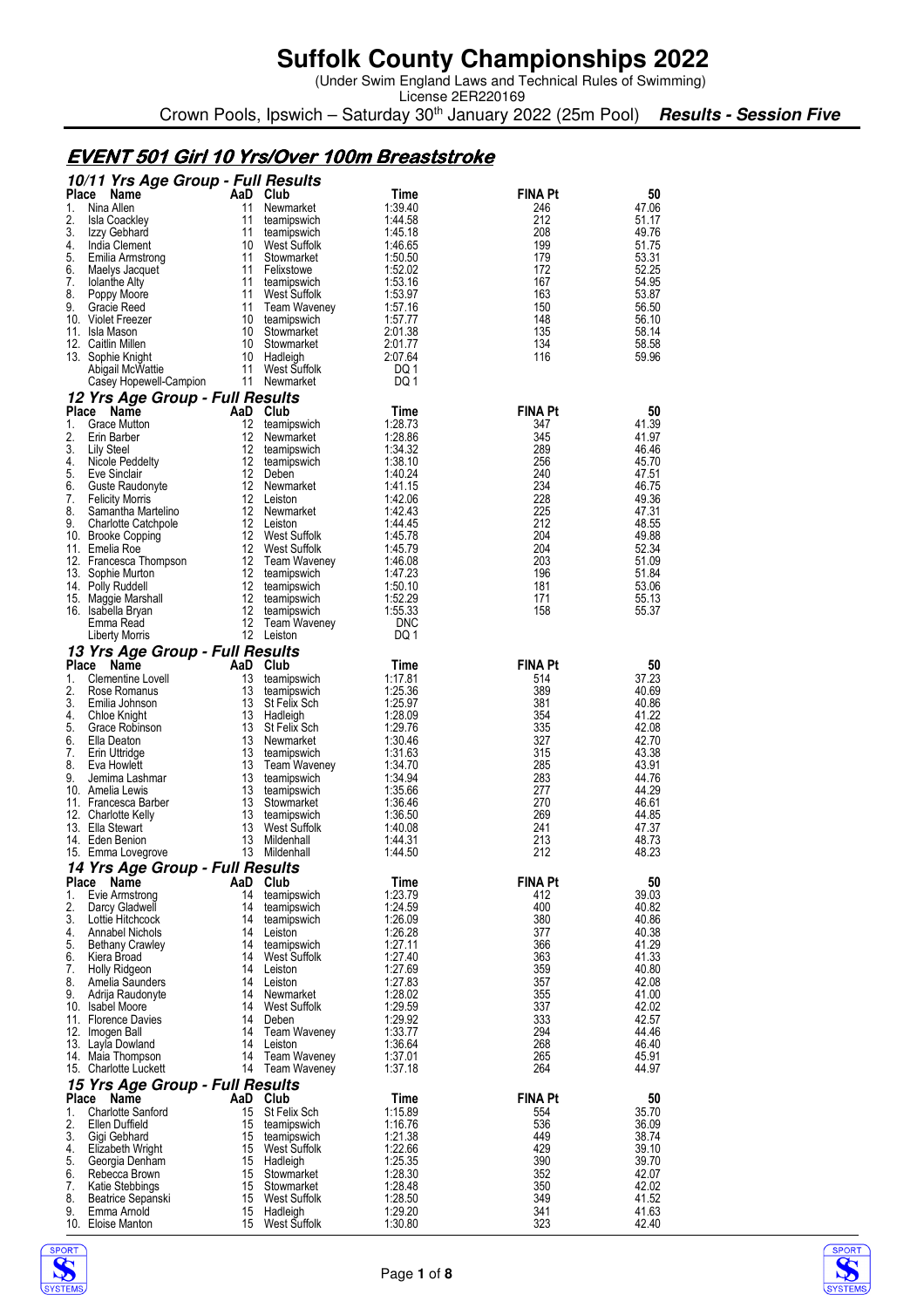(Under Swim England Laws and Technical Rules of Swimming)

|                                                         |                                    |                                    |              |                    | License 2ER220169                                                        |                |                               |
|---------------------------------------------------------|------------------------------------|------------------------------------|--------------|--------------------|--------------------------------------------------------------------------|----------------|-------------------------------|
|                                                         |                                    |                                    |              |                    | Crown Pools, Ipswich - Saturday 30 <sup>th</sup> January 2022 (25m Pool) |                | <b>Results - Session Five</b> |
| 11. Megan Barker                                        |                                    | 15 West Suffolk                    |              | 1:31.12            | 320                                                                      | 41.96          |                               |
| 16 Yrs Age Group - Full Results                         |                                    |                                    |              |                    |                                                                          |                |                               |
| Place Name                                              | AaD Club                           |                                    |              | Time               | <b>FINA Pt</b>                                                           | 50             |                               |
| Beth Young<br>1.                                        | 16                                 | teamipswich                        |              | 1:11.02<br>1:18.78 | 676<br>495                                                               | 33.21<br>37.97 |                               |
| 2.<br>Laura Alexander-High<br>3.<br>Ellie Burwood       |                                    | 16 teamipswich<br>16 St Felix Sch  |              | 1:21.28            | 451                                                                      | 38.58          |                               |
| 4.<br>Madeline Pawle                                    |                                    | 16 Leiston                         |              | 1:22.00            | 439                                                                      | 37.88          |                               |
| 5.<br>Ellie Catchpole                                   |                                    | 16 Leiston                         |              | 1:23.56            | 415                                                                      | 38.60          |                               |
| 6.<br>Elsie Pooley<br>7.                                |                                    | 16 West Suffolk                    |              | 1:26.91<br>1:30.02 | 369<br>332                                                               | 41.00<br>41.56 |                               |
| Kiera Turner                                            |                                    | 16 Team Waveney                    |              |                    |                                                                          |                |                               |
| 17 Yrs/Over Age Group - Full Results<br>Place Name      | AaD Club                           |                                    |              | Time               | <b>FINA Pt</b>                                                           | 50             |                               |
| 1.<br><b>Charlotte White</b>                            |                                    | 17 West Suffolk                    |              | 1:13.96            | 599                                                                      | 35.14          |                               |
| 2.<br>Natalie Sanford                                   |                                    | 18 St Felix Sch                    |              | 1:15.00            | 574                                                                      | 35.21          |                               |
| 3.<br>Caitlin McNicholas                                |                                    | 17 Deben                           |              | 1:18.61            | 499                                                                      | 36.90          |                               |
| 4.<br>Cerys Williams<br>5.<br>Lily Bemmer               |                                    | 18 West Suffolk<br>19 Deben        |              | 1:18.80<br>1:21.01 | 495<br>456                                                               | 36.55<br>37.69 |                               |
| 6.<br>Georgina Stokes                                   |                                    | 18 Newmarket                       |              | 1:21.18            | 453                                                                      | 38.33          |                               |
| 7.<br><b>Tess Wesley</b>                                |                                    | 18 Newmarket                       |              | 1:22.38            | 433                                                                      | 38.64          |                               |
| 8.<br>Lucy Hutchinson<br>9.                             |                                    | 18 West Suffolk<br>17 West Suffolk |              | 1:23.42<br>1:24.68 | 417<br>399                                                               | 38.45<br>39.94 |                               |
| Imogen Gotch<br>10. Emily Cutting                       |                                    | 17 West Suffolk                    |              | 1:25.04            | 394                                                                      | 39.07          |                               |
| 11. Amber Ridgeon                                       |                                    | 17 Leiston                         |              | 1:25.53            | 387                                                                      | 39.25          |                               |
| 12. Erica Benedetti                                     |                                    | 17 Stowmarket                      |              | 1:25.90            | 382                                                                      | 39.79          |                               |
|                                                         |                                    |                                    |              |                    |                                                                          |                |                               |
| <u>EVENT 502 Boy 10 Yrs/Over 100m Backstroke</u>        |                                    |                                    |              |                    |                                                                          |                |                               |
| 10/11 Yrs Age Group - Full Results                      |                                    |                                    |              |                    |                                                                          |                |                               |
| Place Name                                              | AaD Club                           |                                    | <b>Class</b> | Time               | <b>FINA Pt</b>                                                           | 50             |                               |
| Rhys Watsham<br>1.                                      | 11                                 | St Felix Sch                       |              | 1:26.85            | 172                                                                      | 42.51          |                               |
| 2.<br>Diggory Davies                                    | 11                                 | Deben                              |              | 1:31.34            | 148                                                                      | 45.00          |                               |
| 3.<br>Jake Battle<br>4.<br>Dexter Winterburn            | 11                                 | 11 Stowmarket<br>teamipswich       |              | 1:31.36<br>1:34.41 | 148<br>134                                                               | 45.14          |                               |
| 5.<br><b>Finley Miller</b>                              |                                    | 11 Felixstowe                      |              | 1:37.15            | 123                                                                      | 47.83          |                               |
| 6.<br>Louis Palmer                                      |                                    | 11 West Suffolk                    |              | 1:41.57            | 107                                                                      | 49.42          |                               |
| 7.<br>Heath Harrison<br>8.<br>Noah Turna                | 11                                 | Stowmarket<br>11 Leiston           |              | 1:42.49<br>1:44.27 | 104<br>99                                                                | 51.84<br>51.38 |                               |
| 9.<br>Dylan Lamble                                      |                                    | 11 Stowmarket                      |              | 1:45.49            | 96                                                                       | 52.87          |                               |
| 10. Max Palmer                                          | 11                                 | West Suffolk                       |              | 1:51.98            | 80                                                                       | 54.49          |                               |
| 11. Evan Harrison                                       |                                    | 10 Stowmarket                      |              | 1:52.14            | 80                                                                       | 53.57          |                               |
| Rex Harrison<br><b>Freddy Nicholls</b>                  | 11                                 | 11 Stowmarket<br>Leiston           |              | DQ 2<br>DQ 2       |                                                                          |                |                               |
| Joshua Blagg                                            |                                    | 11 Stowmarket                      |              | DQ 2               |                                                                          |                |                               |
| 12 Yrs Age Group - Full Results                         |                                    |                                    |              |                    |                                                                          |                |                               |
| Place Name                                              | AaD Club                           |                                    | Class        | Time               | <b>FINA Pt</b>                                                           | 50             |                               |
| 1.<br>William Jones                                     |                                    | 12 teamipswich                     |              | 1:15.07            | 266                                                                      | 36.27          |                               |
| 2.<br>Haiden Hall<br>3.<br>Orlando Whiting              | 12 <sup>2</sup><br>12 <sup>2</sup> | Deben<br>St Felix Sch              |              | 1:16.53<br>1:18.75 | 251<br>231                                                               | 37.04<br>38.65 |                               |
| 4.<br>Attila Mozes                                      | 12                                 | teamipswich                        |              | 1:19.11            | 228                                                                      | 38.47          |                               |
| 5.<br>Alexander Gaydon                                  | 12                                 | teamipswich                        |              | 1.21.24            | 210                                                                      | 39.24          |                               |
| 6.<br>Ethan Wallis                                      | 12                                 | St Felix Sch                       |              | 1:27.50            | 168                                                                      | 42.28          |                               |
| 7.<br>James Sadler<br>8.<br>Richard Levell              |                                    | 12 Hadleigh<br>12 West Suffolk     |              | 1:31.86<br>1:37.23 | 145<br>122                                                               | 44.19          |                               |
| 9.<br>Jacob Emms                                        |                                    | 12 Stowmarket                      |              | 1:39.10            | 115                                                                      |                |                               |
| James Whittaker                                         |                                    | 12 Team Waveney                    |              | DQ 2               |                                                                          |                |                               |
| 13 Yrs Age Group - Full Results                         |                                    |                                    |              |                    |                                                                          |                |                               |
| Place Name                                              | AaD Club                           |                                    | <b>Class</b> | Time               | <b>FINA Pt</b>                                                           | 50             |                               |
| Sam Jackson<br>1.<br>2.<br><b>Isaac Robertson</b>       |                                    | 13 Deben<br>13 Newmarket           |              | 1:12.20<br>1:13.15 | 299<br>288                                                               | 35.76<br>35.17 |                               |
| 3.<br>Jude Gunner                                       |                                    | 13 St Felix Sch                    |              | 1:13.29            | 286                                                                      | 35.75          |                               |
| 4.<br>Finlay Cherrington                                |                                    | 13 teamipswich                     |              | 1:15.85            | 258                                                                      | 36.39          |                               |
| 5.<br><b>Charlie Ruddell</b><br>6.<br><b>Will Riley</b> |                                    | 13 teamipswich<br>13 teamipswich   |              | 1:16.68<br>1:19.93 | 250<br>221                                                               | 37.80<br>38.91 |                               |
| 7.<br>Jude Mason                                        |                                    | 13 Stowmarket                      |              | 1:23.97            | 190                                                                      | 40.83          |                               |
| 8.<br>Finlay Blagg                                      |                                    | 13 Stowmarket                      |              | 1:24.62            | 186                                                                      | 42.77          |                               |
| 9.<br>Aidan Scott                                       |                                    | 13 St Felix Sch                    |              | 1:25.07            | 183                                                                      | 41.07          |                               |
| 10. Tom Phillips<br>11. Toby Glennerster                |                                    | 13 West Suffolk<br>13 St Felix Sch |              | 1:26.81<br>1:28.54 | 172<br>162                                                               | 42.58<br>42.33 |                               |
| 12. Harrison Page                                       |                                    | 13 West Suffolk                    |              | 1:28.84            | 160                                                                      | 43.06          |                               |
| Emil Kwiecien                                           |                                    | 13 Newmarket                       |              | <b>DNC</b>         |                                                                          |                |                               |
| 14 Yrs Age Group - Full Results                         |                                    |                                    |              |                    |                                                                          |                |                               |
| Place Name                                              | AaD Club                           |                                    | Class        | Time               | <b>FINA Pt</b>                                                           | 50             |                               |
| Alex Harrop<br>1.<br>2.<br>Oscar Winterburn             | 14<br>14                           | teamipswich<br>teamipswich         |              | 1:04.87<br>1:08.05 | 413<br>358                                                               | 31.08<br>33.15 |                               |
| 3.<br>Daniel Turner                                     | 14                                 | Team Waveney                       |              | 1:09.50            | 336                                                                      | 33.03          |                               |
| 4.<br>Harry Alexander                                   | 14                                 | teamipswich                        |              | 1:11.68            | 306                                                                      | 34.73          |                               |
| 5.<br>Rufus Carr                                        |                                    | 14 St Felix Sch                    |              | 1:12.80            | 292                                                                      | 35.92          |                               |
| 6.<br><b>Ben Every</b><br>7.<br>Joseph Clarke           | 14                                 | 14 St Felix Sch<br>Stowmarket      |              | 1:12.87<br>1:15.25 | 291<br>264                                                               | 35.84<br>36.92 |                               |
| 8.<br>Spencer Battisson                                 |                                    | 14 Team Waveney                    |              | 1:15.30            | 264                                                                      | 36.72          |                               |
| 9.<br>Evan Aldridge                                     |                                    | 14 St Felix Sch                    |              | 1:15.83            | 258                                                                      | 36.69          |                               |
| 10. Edward Parsons<br>11. Hayden Garrod                 | 14<br>14                           | Deben<br><b>Team Waveney</b>       |              | 1:15.94<br>1:16.90 | 257<br>248                                                               | 36.94<br>37.59 |                               |
| 12. Ewan Coackley                                       |                                    | 14 teamipswich                     |              | 1:17.29            | 244                                                                      | 37.45          |                               |
| 13. Matthew Foster                                      |                                    | 14 Leiston                         |              | 1:17.30            | 244                                                                      | 36.83          |                               |



14. Oscar Frost 14 Leiston 1:22.66 199 39.91

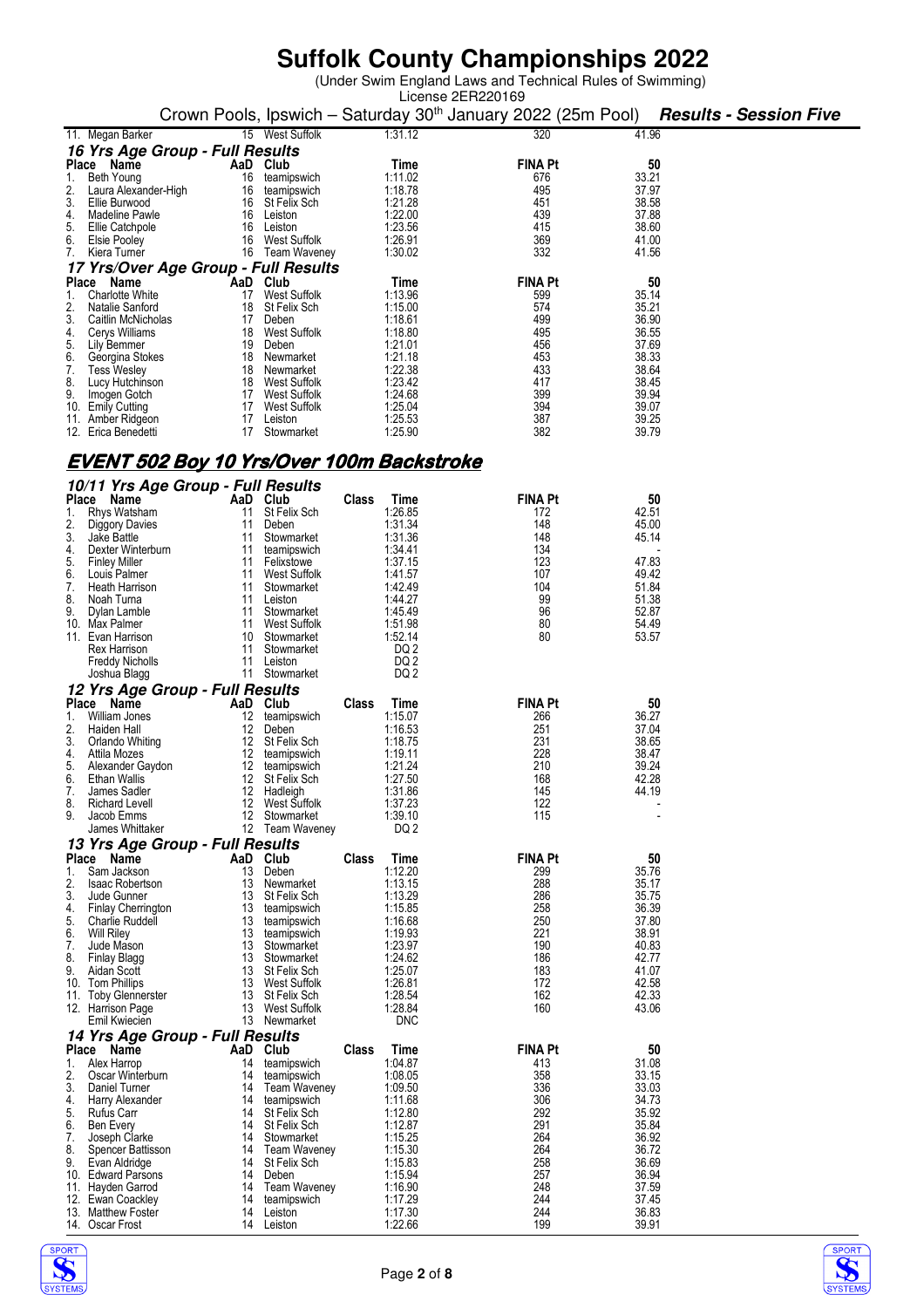|                                                                                               |                |                                    |              |                       | License 2ER220169                                                        |                |                      |                               |
|-----------------------------------------------------------------------------------------------|----------------|------------------------------------|--------------|-----------------------|--------------------------------------------------------------------------|----------------|----------------------|-------------------------------|
|                                                                                               |                |                                    |              |                       | Crown Pools, Ipswich – Saturday 30 <sup>th</sup> January 2022 (25m Pool) |                |                      | <b>Results - Session Five</b> |
| Liam-Nik Matthews<br>15 Yrs Age Group - Full Results                                          |                | 14 Team Waveney                    |              | <b>DNC</b>            |                                                                          |                |                      |                               |
| Place Name                                                                                    | AaD Club       |                                    | Class        | Time                  | <b>FINA Pt</b>                                                           |                | 50                   |                               |
| Ashton Redhead                                                                                | 15             | teamipswich                        |              | 1:01.83               | 477                                                                      | 30.32          |                      |                               |
| 2.<br>Jack Osborne<br>3.<br>Patch Robinson                                                    | 15             | Deben                              |              | 1:03.66<br>1:04.51    | 437<br>420                                                               | 30.33<br>31.80 |                      |                               |
| 4.<br><b>Ben Howlett</b>                                                                      | 15<br>15       | teamipswich<br>teamipswich         |              | 1:06.44               | 384                                                                      | 32.38          |                      |                               |
| 5.<br>Nathan Birchenough                                                                      |                | 15 St Felix Sch                    |              | 1:09.06               | 342                                                                      | 33.77          |                      |                               |
| 6.<br>Noah Mann<br>7.<br>Charlie Payne                                                        |                | 15 Newmarket<br>15 Newmarket       |              | 1:09.79<br>1:09.99    | 332<br>329                                                               | 34.29<br>34.10 |                      |                               |
| 8.<br>Samuel Black                                                                            |                | 15 Stowmarket                      |              | 1:10.86               | 317                                                                      | 34.40          |                      |                               |
| 9.<br>Thomas Spelman                                                                          |                | 15 Stowmarket                      |              | 1:12.11               | 301                                                                      | 35.55          |                      |                               |
| 10. Tyler Baxter<br>11. Charlie McKinnon                                                      |                | 15 Mildenhall<br>15 St Felix Sch   |              | 1:13.60<br>1:14.59    | 283<br>272                                                               | 35.80<br>36.01 |                      |                               |
| 12. Samuel Everett                                                                            |                | 15 West Suffolk                    |              | 1:14.81               | 269                                                                      | 36.36          |                      |                               |
| 13. Thomas Walker                                                                             |                | 15 Team Waveney                    |              | 1:15.08               | 266                                                                      | 35.43          |                      |                               |
| 14. Nicholas Barber<br>Harvey Tyrrell                                                         |                | 15 Stowmarket<br>15 Team Waveney   |              | 1:15.88<br><b>DNC</b> | 258                                                                      | 38.07          |                      |                               |
| Adrian Kwiecien                                                                               |                | 15 Newmarket                       |              | <b>DNC</b>            |                                                                          |                |                      |                               |
| 16 Yrs Age Group - Full Results                                                               |                |                                    |              |                       |                                                                          |                |                      |                               |
| Place Name                                                                                    | AaD Club       |                                    | Class        | Time                  | <b>FINA Pt</b>                                                           |                | 50                   |                               |
| 1.<br><b>Matthew Baker</b><br>2.<br>Archie Chamberlain                                        | 16<br>16       | West Suffolk<br>West Suffolk       |              | 59.33<br>1:03.23      | 540<br>446                                                               | 29.13<br>30.13 |                      |                               |
| 3.<br>Luka Page                                                                               | 16             | West Suffolk                       |              | 1:04.88               | 413                                                                      | 31.53          |                      |                               |
| 4.<br>Joe Flowers                                                                             |                | 16 St Felix Sch                    |              | 1:06.78               | 379                                                                      | 31.08          |                      |                               |
| 5.<br><b>August Stephens</b><br>6.<br><b>Fynley Blake</b>                                     | 16             | Newmarket<br>16 teamipswich        |              | 1:07.86<br>1:08.37    | 361<br>353                                                               | 32.31<br>33.13 |                      |                               |
| 7.<br>Joseph McGonigle                                                                        |                | 16 Newmarket                       |              | 1:08.47               | 351                                                                      | 32.69          |                      |                               |
| 8.<br>Raven Dodsworth                                                                         |                | 16 Newmarket                       |              | 1:08.48               | 351                                                                      | 32.64          |                      |                               |
| 9.<br>Thomas Deaton<br>10. Samuel Tolputt                                                     |                | 16 Newmarket<br>16 Deben           |              | 1:08.63<br>1:09.30    | 349<br>339                                                               | 33.21<br>32.78 |                      |                               |
| 11. Benjamin Houghton                                                                         |                | 16 Hadleigh                        |              | 1:11.04               | 314                                                                      | 33.77          |                      |                               |
| William Ellard                                                                                |                | 16 St Felix Sch                    |              | <b>DNC</b>            |                                                                          |                |                      |                               |
| 17 Yrs/Over Age Group - Full Results                                                          |                |                                    |              |                       |                                                                          |                |                      |                               |
| Place Name<br>Marin De Villard<br>1.                                                          | AaD Club<br>17 | St Felix Sch                       | <b>Class</b> | Time<br>56.37         | <b>FINA Pt</b><br>630                                                    | 26.97          | 50                   |                               |
| 2.<br>Myles Turner                                                                            | 22             | West Suffolk                       |              | 59.99                 | 522                                                                      | 29.67          |                      |                               |
| 3.<br>Jordan Catchpole                                                                        | 23             | Team Waveney                       |              | 14 1:00.08            | 520                                                                      | 28.51          |                      |                               |
| 4.<br>Joseph Kenny<br>5.<br>Michael Connick                                                   | 17             | St Felix Sch<br>17 Deben           |              | 1:00.91<br>1:01.18    | 499<br>492                                                               | 29.37<br>29.66 |                      |                               |
| 6.<br>Cornelis Verdonk                                                                        |                | 18 Newmarket                       |              | 1:01.73               | 479                                                                      | 29.54          |                      |                               |
| 7.<br>Robbie Brindley                                                                         | 18             | West Suffolk                       |              | 1:02.65               | 459                                                                      | 29.13          |                      |                               |
| 8.<br>Harvey Hall<br>9.<br>Lloyd Battisson                                                    |                | 19 Deben<br>17 Team Waveney        |              | 1:03.27<br>1:03.33    | 445<br>444                                                               | 30.74<br>30.26 |                      |                               |
| 10. James Clay                                                                                | 17             | Stowmarket                         |              | 1:03.43               | 442                                                                      | 30.70          |                      |                               |
| 11. Bartholomew Tozer                                                                         |                | 17 West Suffolk                    |              | 1:04.77               | 415                                                                      | 30.92          |                      |                               |
| 12. Zak Baldwin                                                                               | 17             | 17 Newmarket                       |              | 1:05.29<br>1:05.71    | 405<br>397                                                               | 30.67<br>31.56 |                      |                               |
| 13. Matthew Brown<br>14. Sean McKenny                                                         |                | Stowmarket<br>17 West Suffolk      |              | 1:06.03               | 392                                                                      | 31.85          |                      |                               |
| 15. Joab Carr                                                                                 |                | 18 St Felix Sch                    |              | 1:06.41               | 385                                                                      | 31.76          |                      |                               |
| 16. Harrison Holmes                                                                           | 17             | Team Waveney                       |              | 1:06.59<br>1:08.05    | 382<br>358                                                               | 31.74<br>32.75 |                      |                               |
| 17. Benjamin Taylor<br>Combined Result - Multi-Classification by British Para-Swimming Points |                | 17 Leiston                         |              |                       |                                                                          |                |                      |                               |
| Place Name                                                                                    | AaD Club       |                                    | Class        | Time                  | <b>BDPoints</b>                                                          |                | 50                   |                               |
| 1. Jordan Catchpole                                                                           |                | 23 Team Waveney                    |              | 14 1:00.08            | 927                                                                      | 28.51          |                      |                               |
| <u>EVENT 503 Girl 10 Yrs/Over 200m Backstroke</u>                                             |                |                                    |              |                       |                                                                          |                |                      |                               |
|                                                                                               |                |                                    |              |                       |                                                                          |                |                      |                               |
| 10/11 Yrs Age Group - Full Results<br>Place Name                                              | AaD Club       |                                    |              | Time                  | <b>FINA Pt</b>                                                           |                | 50<br>100            | 150                           |
| 1.<br>Nina Allen                                                                              | 11             | Newmarket                          |              | 3:10.89               | 241                                                                      | 43.61          | 1:32.93              | 2:22.56                       |
| 2.<br>India Clement                                                                           | 10             | West Suffolk                       |              | 3:14.64               | 228                                                                      | 46.17          | 1:36.99              | 2:28.11                       |
| 3.<br>Isla Coackley<br>4.<br>Poppy Moore                                                      | 11<br>11       | teamipswich<br>West Suffolk        |              | 3:15.26<br>3:22.60    | 226<br>202                                                               | 46.27<br>47.82 | 1:37.48<br>1:39.44   | 2:28.27<br>2:31.57            |
| 5.<br>Olivia Swallow                                                                          |                | 10 teamipswich                     |              | 3:26.21               | 191                                                                      | 50.41          | 1:43.35              | 2:36.74                       |
| 6.<br>Isla Mason                                                                              |                | 10 Stowmarket                      |              | 3:29.76               | 182                                                                      | 49.66          | 1:44.60              | 2:38.11                       |
| 7.<br>Emilia Armstrong<br>Izzy Gebhard                                                        | 11             | Stowmarket<br>11 teamipswich       |              | 3:34.04<br>DQ 3       | 171                                                                      | 49.85          | 1:45.44              | 2:41.41                       |
| 12 Yrs Age Group - Full Results                                                               |                |                                    |              |                       |                                                                          |                |                      |                               |
| Place Name                                                                                    | AaD Club       |                                    |              | Time                  | <b>FINA Pt</b>                                                           |                | 50<br>100            | 150                           |
| 1.<br>Erin Barber                                                                             | 12             | Newmarket                          |              | 2:37.52               | 430                                                                      | 37.64          | 1:17.66              | 1:58.36                       |
| 2.<br>Lily Steel<br>3.<br>Grace Mutton                                                        | 12<br>12       | teamipswich<br>teamipswich         |              | 2:47.64<br>2:55.09    | 357<br>313                                                               | 42.34<br>40.81 | 1:26.62<br>1:26.17   | 2:08.71<br>2:12.03            |
| 4.<br>Anniston Coleman                                                                        |                | 12 Newmarket                       |              | 2:55.26               | 312                                                                      | 39.25          | 1:23.78              | 2:10.86                       |
| 5.<br><b>Brooke Copping</b>                                                                   |                | 12 West Suffolk                    |              | 3:07.37               | 255                                                                      | 45.76          | 1:33.21              | 2:21.84                       |
| 6.<br>Francesca Thompson<br>Emma Read                                                         |                | 12 Team Waveney<br>12 Team Waveney |              | 3:07.39<br><b>DNC</b> | 255                                                                      | 44.72          | 1:33.53              | 2:22.46                       |
| Maggie Marshall                                                                               |                | 12 teamipswich                     |              | DQ 3                  |                                                                          |                |                      |                               |
| 13 Yrs Age Group - Full Results                                                               |                |                                    |              |                       |                                                                          |                |                      |                               |
| Place Name<br>1.<br>Clementine Lovell                                                         | AaD Club<br>13 |                                    |              | Time<br>2:29.51       | <b>FINA Pt</b>                                                           | 36.24          | 100<br>50<br>1:14.61 | 150<br>1:52.86                |
| 2.<br>Chloe Knight                                                                            | 13             | teamipswich<br>Hadleigh            |              | 2:33.85               | 503<br>462                                                               | 35.46          | 1:15.64              | 1:56.19                       |
| 3.<br>Grace Robinson                                                                          |                | 13 St Felix Sch                    |              | 2:36.31               | 440                                                                      | 38.04          | 1:17.96              | 1:57.90                       |
| 4.<br>Jemima Lashmar<br>5.                                                                    | 13             | teamipswich                        |              | 2:41.02<br>2:44.39    | 403<br>378                                                               | 37.55<br>38.32 | 1:18.29<br>1:20.35   | 2:00.24<br>2:03.84            |
| Miley Wilson-Mansfield<br>6.<br>Eveline Gaydon                                                | 13             | Newmarket<br>13 teamipswich        |              | 2:47.59               | 357                                                                      | 41.36          | 1:23.97              | 2:07.07                       |



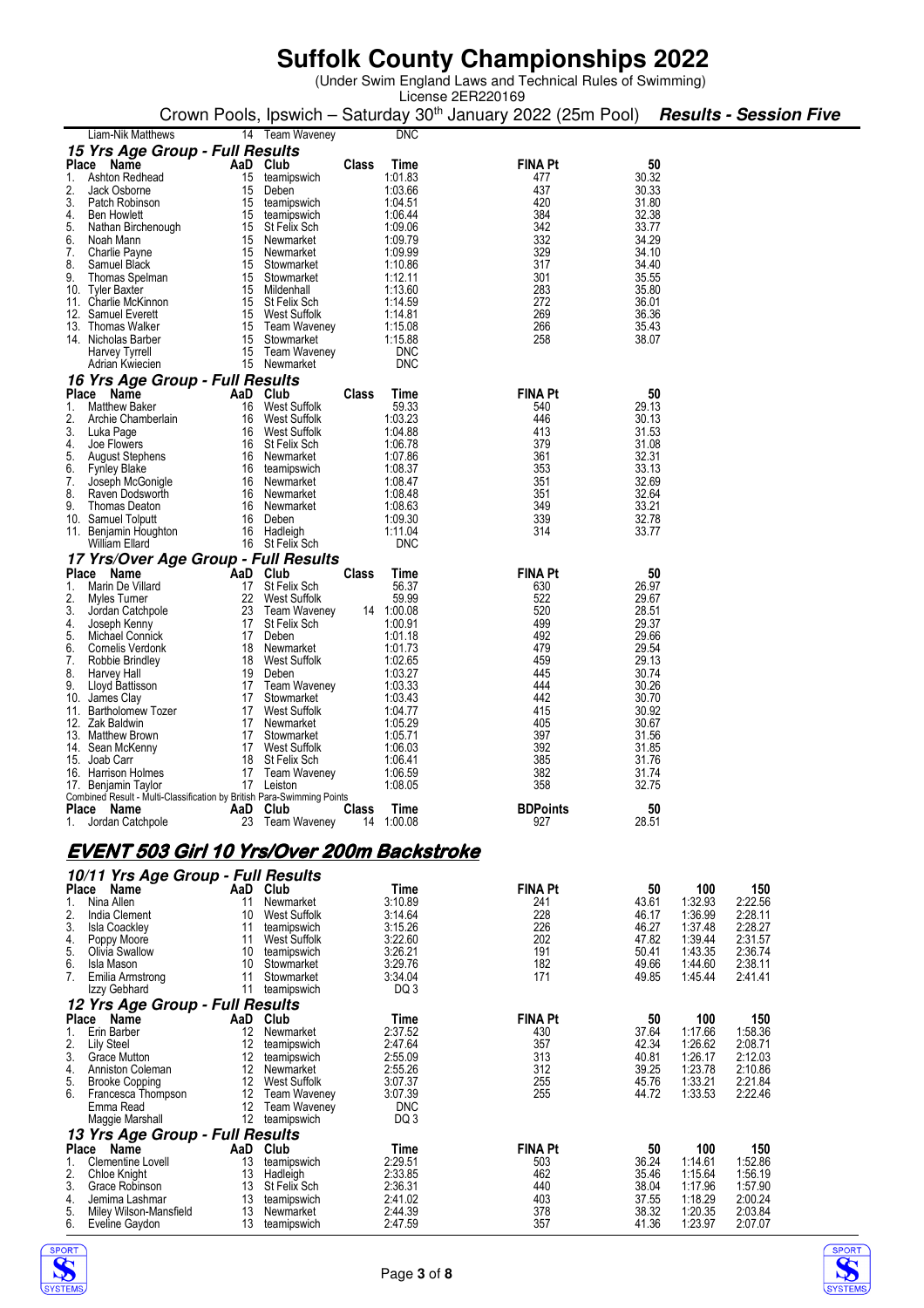|                                                                 |                               |                                 | License 2ER220169<br>Crown Pools, Ipswich - Saturday 30 <sup>th</sup> January 2022 (25m Pool) |                |                    | <b>Results - Session Five</b> |
|-----------------------------------------------------------------|-------------------------------|---------------------------------|-----------------------------------------------------------------------------------------------|----------------|--------------------|-------------------------------|
| Sophie Roberts<br>13<br>7.                                      | teamipswich                   | 2:48.08                         | 354                                                                                           | 38.62          | 1:22.29            | 2:06.53                       |
| 8.<br>Selina Green<br>13                                        | St Felix Sch                  | 2:48.75                         | 350                                                                                           | 38.95          | 1:21.44            | 2:06.07                       |
| 9.<br>Amelia Lewis<br>13                                        | teamipswich                   | 2:50.51                         | 339                                                                                           | 41.78          | 1:26.88            | 2:10.44                       |
| 13<br>10. Aimee Burgess<br>13<br>11.<br>Ella Deaton             | teamipswich<br>Newmarket      | 2:51.01<br>2:52.83              | 336<br>325                                                                                    | 37.67<br>39.69 | 1:19.99<br>1:23.48 | 2:05.65<br>2:09.15            |
| 13<br>12. Francesca Barber                                      | Stowmarket                    | 2:57.06                         | 303                                                                                           | 43.40          | 1:28.91            | 2:14.26                       |
| 13. Emma Lovegrove                                              | 13 Mildenhall                 | 2:57.28                         | 301                                                                                           | 41.56          | 1:28.00            | 2:12.78                       |
| 13<br>14. Ella Stewart<br>15. Charlotte Kelly<br>13             | West Suffolk<br>teamipswich   | 2:58.85<br>2:59.85              | 294<br>289                                                                                    | 41.98<br>40.16 | 1:27.39<br>1:26.08 | 2:13.58<br>2:14.29            |
| Eva Howlett                                                     | 13 Team Waveney               | <b>DNC</b>                      |                                                                                               |                |                    |                               |
| 14 Yrs Age Group - Full Results                                 |                               |                                 |                                                                                               |                |                    |                               |
| Place<br>Name<br>AaD                                            | Club                          | Time                            | <b>FINA Pt</b>                                                                                | 50             | 100                | 150                           |
| Adrija Raudonyte<br>14<br>1.                                    | Newmarket                     | 2:32.36                         | 475                                                                                           | 35.38          | 1:14.13            | 1:53.97                       |
| 2.<br>Darcy Gladwell<br>14<br>3.<br><b>Isabel Thomas</b><br>14  | teamipswich<br>Newmarket      | 2:35.11<br>2:40.03              | 450<br>410                                                                                    | 36.97<br>36.29 | 1:16.63<br>1:16.39 | 1.56.63<br>1:59.22            |
| 4.<br><b>Florence Davies</b><br>14                              | Deben                         | 2:40.77                         | 404                                                                                           | 38.14          | 1:18.96            | 2:00.53                       |
| 5.<br>Amelia Saunders<br>14                                     | Leiston                       | 2:44.43                         | 378                                                                                           | 38.21          | 1:19.57            | 2:02.23                       |
| 6.<br>Iona Tait<br>14<br>7.<br><b>Isabel Moore</b><br>14        | Deben<br>West Suffolk         | 2:46.20<br>2:46.26              | 366<br>366                                                                                    | 38.21<br>38.49 | 1:20.60<br>1:20.76 | 2:04.04<br>2:04.28            |
| 8.<br>Anna Flowers<br>14                                        | Leiston                       | 2:46.95                         | 361                                                                                           | 38.58          | 1:21.24            | 2:05.26                       |
| 9.<br>May Richardson<br>14                                      | Stowmarket                    | 2:47.76                         | 356                                                                                           | 39.12          | 1:21.23            | 2:05.51                       |
| 10.<br>Sophie Harrington<br>14<br>11. Imogen Ball               | Deben<br>14 Team Waveney      | 2:47.80<br>2:50.60              | 356<br>338                                                                                    | 38.00<br>41.34 | 1:19.92<br>1:23.91 | 2:03.68<br>2:08.27            |
| 12.<br>Isobelle Whittaker<br>14                                 | Team Waveney                  | 2:51.49                         | 333                                                                                           | 40.40          | 1:24.00            | 2:09.57                       |
| 13. Maia Thompson                                               | 14 Team Waveney               | 2:55.13                         | 313                                                                                           | 42.17          | 1:26.42            | 2:11.11                       |
| 15 Yrs Age Group - Full Results                                 |                               |                                 |                                                                                               |                |                    |                               |
| Place Name<br>AaD                                               | Club                          | Time                            | <b>FINA Pt</b>                                                                                | 50             | 100                | 150                           |
| 15<br>1.<br>Sophie Dowding<br>2.<br>Natalie Taylor<br>15        | teamipswich<br>St Felix Sch   | 2:29.72<br>2:35.78              | 501<br>445                                                                                    | 35.37<br>37.59 | 1:13.97<br>1:17.90 | 1:52.83<br>1.57.97            |
| 3.<br>Lilia Clarkson<br>15                                      | St Felix Sch                  | 2:36.37                         | 440                                                                                           | 36.83          | 1:16.55            | 1:57.00                       |
| 15<br>4.<br>Emily Knight                                        | Hadleigh                      | 2:38.11                         | 425                                                                                           | 36.80          | 1:16.70            | 1:58.01                       |
| 5.<br>15<br>Rebecca Brown<br>6.<br>Francesca Freeman            | Stowmarket<br>15 West Suffolk | 2:38.41<br>2:39.78              | 423<br>412                                                                                    | 38.44<br>38.28 | 1:18.94<br>1:18.70 | 1.59.24<br>1.59.93            |
| 6.<br>15<br>Chloe Armstrong                                     | teamipswich                   | 2:39.78                         | 412                                                                                           | 35.13          | 1:15.72            | 1:59.32                       |
| 8.<br>Sophie Pennington                                         | 15 teamipswich                | 2:40.14                         | 409                                                                                           | 38.34          | 1:19.13            | 2:00.26                       |
| 9.<br>Megan Barker                                              | 15 West Suffolk               | 2:46.28                         | 365                                                                                           | 37.34          | 1:20.18            | 2:04.07                       |
| 16 Yrs Age Group - Full Results                                 |                               |                                 |                                                                                               |                |                    |                               |
| Place Name<br>AaD<br>Matilda Bogle<br>16<br>1.                  | Club<br>teamipswich           | Time<br>2:16.96                 | <b>FINA Pt</b><br>654                                                                         | 50<br>32.36    | 100<br>1:07.14     | 150<br>1:42.75                |
| 2.<br>Karys-Rose Bunn<br>16                                     | teamipswich                   | 2:26.54                         | 534                                                                                           | 34.06          | 1:11.75            | 1:49.85                       |
| 3.<br><b>Connie Davies</b><br>16                                | Deben                         | 2:28.49                         | 513                                                                                           | 34.46          | 1:12.23            | 1:50.84                       |
| 4.<br>16<br>Isabelle Barber<br>5.<br>16<br><b>Romilly Marks</b> | Stowmarket<br>Newmarket       | 2:33.09<br>2:34.56              | 468<br>455                                                                                    | 35.68<br>36.71 | 1:14.06<br>1:16.07 | 1.53.69<br>1:56.03            |
| 6.<br>Elsie Pooley<br>16                                        | West Suffolk                  | 2:36.55                         | 438                                                                                           | 36.15          | 1:16.09            | 1:57.15                       |
| 7.<br>Grace Mann                                                | 16 Team Waveney               | 2:41.41                         | 400                                                                                           | 37.46          | 1:18.33            | 2:00.19                       |
| 17 Yrs/Over Age Group - Full Results                            |                               |                                 |                                                                                               |                |                    |                               |
| Place Name<br>Natalie Sanford<br>18<br>1.                       | AaD Club<br>St Felix Sch      | Time<br>2:26.31                 | <b>FINA Pt</b><br>537                                                                         | 50<br>34.50    | 100<br>1:11.83     | 150<br>1:50.07                |
| 2.<br>Madelyn Latimer-Hicks<br>18                               | St Felix Sch                  | 2:29.27                         | 505                                                                                           | 35.49          | 1:12.50            | 1:50.82                       |
| 3.<br><b>Holly Driver</b><br>17                                 | St Felix Sch                  | 2:30.33                         | 495                                                                                           | 35.67          | 1:13.67            | 1:52.46                       |
| 4.<br><b>Emily Cutting</b><br>17<br>17                          | West Suffolk                  | 2:31.37                         | 485<br>480                                                                                    | 34.44          | 1:12.57            | 1:53.03                       |
| 5.<br><b>Abigail Crawley</b><br>6.<br>Lorne Balfour<br>17       | teamipswich<br>St Felix Sch   | 2:31.89<br>2:33.48              | 465                                                                                           | 35.03<br>34.57 | 1:13.81<br>1:14.09 | 1:53.79<br>1:54.24            |
| 7.<br>Helena Hall<br>17                                         | Deben                         | 2:34.72                         | 454                                                                                           | 34.82          | 1:13.52            | 1:54.75                       |
| 8.<br>Sophie Quinton<br>18                                      | Deben                         | 2:35.29                         | 449                                                                                           | 34.93          | 1:12.62            | 1:53.20                       |
| 9.<br>Rosie Brooks<br>18<br>10.<br>Georgina Stokes<br>18        | St Felix Sch<br>Newmarket     | 2:37.04<br>2:38.70              | 434<br>420                                                                                    | 35.59<br>37.24 | 1:15.18<br>1:16.94 | 1:56.91<br>1:58.07            |
| 11. Molly Peacock<br>20                                         | West Suffolk                  | 2:39.24                         | 416                                                                                           | 36.16          | 1:16.72            | 1:58.49                       |
| Ella Houston<br>18                                              | Deben                         | DNC                             |                                                                                               |                |                    |                               |
| <u>EVENT 504 Boy 10 Yrs/Over 200m Freestyle</u>                 |                               |                                 |                                                                                               |                |                    |                               |
|                                                                 |                               |                                 |                                                                                               |                |                    |                               |
| 10/11 Yrs Age Group - Full Results                              |                               |                                 |                                                                                               |                |                    |                               |
| Place Name<br>Janos Csepely<br>11<br>1.                         | AaD Club<br>teamipswich       | <b>Class</b><br>Time<br>2:39.05 | <b>FINA Pt</b><br>243                                                                         | 50<br>35.94    | 100<br>1:17.45     | 150<br>2:00.09                |
| 2.<br>Jake Battle<br>11                                         | Stowmarket                    | 2:54.55                         | 184                                                                                           | 39.49          | 1:23.95            | 2:11.84                       |
| 3.<br>11<br>Rhys Watsham                                        | St Felix Sch                  | 3:01.64                         | 163                                                                                           | 41.25          | 1:29.78            | 2:19.32                       |
| 4.<br>11<br>Jacob Wild<br>5.<br><b>Finley Miller</b><br>11      | Newmarket<br>Felixstowe       | 3:01.79<br>3:02.48              | 163<br>161                                                                                    | 41.80<br>41.85 | 1:29.30<br>1:32.51 | 2:17.44<br>2:19.09            |
| 6.<br>11<br>Diggory Davies                                      | Deben                         | 3:03.88                         | 157                                                                                           | 42.55          | 1:31.88            | 2:20.14                       |
| 7.<br>Dexter Winterburn<br>11                                   | teamipswich                   | 3:04.10                         | 157                                                                                           | 42.47          | 1:30.95            | 2:19.10                       |
| 8.<br><b>Rex Harrison</b><br>11<br>9.<br>11                     | Stowmarket<br>Leiston         | 3:07.93<br>3:10.00              | 147<br>143                                                                                    | 44.18<br>41.56 | 1:34.24            | 2:23.46<br>2:19.82            |
| <b>Freddy Nicholls</b><br>Louis Palmer<br>11<br>10.             | West Suffolk                  | 3:11.79                         | 139                                                                                           | 43.71          | 1:29.88<br>1:34.08 | 2:24.87                       |
| 11. Heath Harrison<br>11                                        | Stowmarket                    | 3:15.28                         | 131                                                                                           | 42.68          | 1:34.21            | 2:26.47                       |
| 12. Dylan Lamble<br>11                                          | Stowmarket                    | 3:21.11                         | 120                                                                                           | 47.52          | 1:38.86            | 2:31.17                       |
| 13. Kyren Williams<br>11<br>14. Max Palmer<br>11                | teamipswich<br>West Suffolk   | 3:22.57<br>3:43.34              | 118<br>88                                                                                     | 47.06<br>50.65 | 1:39.40<br>1:51.04 | 2:33.64<br>2:52.05            |
| 10<br>15. Evan Harrison                                         | Stowmarket                    | 3:45.98                         | 85                                                                                            | 48.45          | 1:49.76            | 2:50.32                       |
| 12 Yrs Age Group - Full Results                                 |                               |                                 |                                                                                               |                |                    |                               |
| Place Name<br>AaD                                               | Club                          | Class<br>Time                   | <b>FINA Pt</b>                                                                                | 50             | 100                | 150                           |
| Alexander Gaydon<br>1.<br>12<br>2.<br>12<br>Haiden Hall         | teamipswich<br>Deben          | 2:26.46<br>2:28.11              | 312<br>302                                                                                    | 35.04<br>33.03 | 1:12.77<br>1:11.49 | 1:50.36<br>1.51.18            |
| 3.<br>Orlando Whiting<br>12                                     | <b>St Felix Sch</b>           | 2:35.91                         | 258                                                                                           | 35.14          | 1:16.57            | 1:58.27                       |
| 4.<br>Attila Mozes<br>12                                        | teamipswich                   | 2:40.24                         | 238                                                                                           | 37.18          | 1:19.17            | 2:00.84                       |
| 5.<br>Oliver Butt<br>12                                         | Deben                         | 2:58.53                         | 172                                                                                           | 40.73          | 1:27.67            | 2:15.80                       |



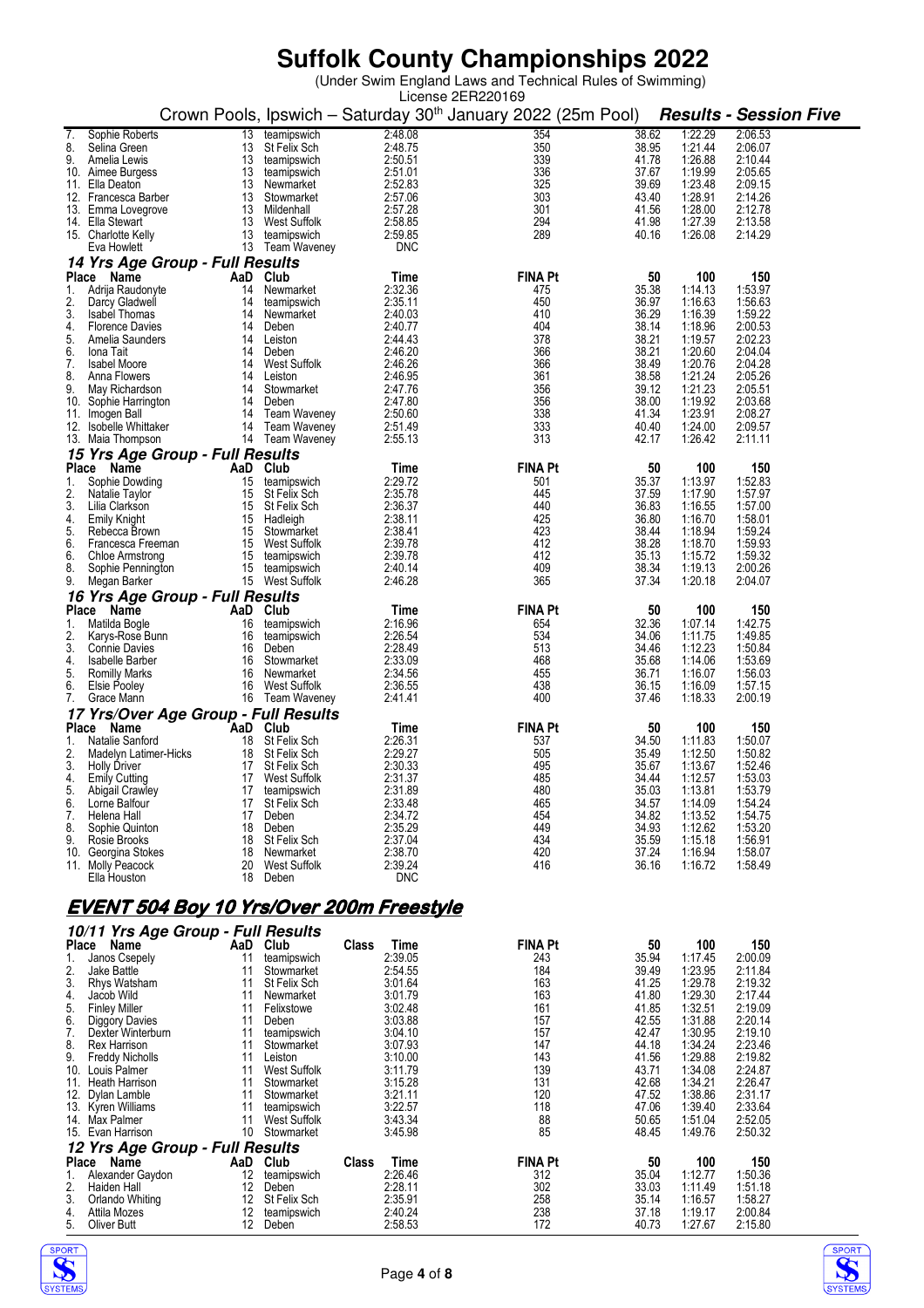|                                                                                                       |              |                       | License 2ER220169                                                        |                |                    |                               |
|-------------------------------------------------------------------------------------------------------|--------------|-----------------------|--------------------------------------------------------------------------|----------------|--------------------|-------------------------------|
|                                                                                                       |              |                       | Crown Pools, Ipswich - Saturday 30 <sup>th</sup> January 2022 (25m Pool) |                |                    | <b>Results - Session Five</b> |
| James Whittaker<br>12 Team Waveney<br>6.<br>12 teamipswich<br>William Jones                           |              | 3:00.93<br><b>DNC</b> | 165                                                                      | 41.38          | 1:29.71            | 2:19.01                       |
| 13 Yrs Age Group - Full Results                                                                       |              |                       |                                                                          |                |                    |                               |
| Place Name<br>AaD Club                                                                                | <b>Class</b> | Time                  | <b>FINA Pt</b>                                                           | 50<br>30.99    | 100                | 150                           |
| Jude Gunner<br>13<br><b>St Felix Sch</b><br>1.<br>2.<br>13<br><b>Will Riley</b><br>teamipswich        |              | 2:17.18<br>2:23.16    | 380<br>334                                                               | 33.47          | 1:05.81<br>1:10.44 | 1:41.64<br>1:47.50            |
| 3.<br>13<br>Sam Jackson<br>Deben                                                                      |              | 2:26.67               | 310                                                                      | 32.90          | 1:10.02            | 1:48.40                       |
| 4.<br>13<br><b>Isaac Robertson</b><br>Newmarket<br>5.<br>13<br>Charlie Ruddell<br>teamipswich         |              | 2:31.94<br>2:33.35    | 279<br>272                                                               | 34.77<br>36.37 | 1:13.60<br>1:16.17 | 1:52.79<br>1:55.87            |
| 6.<br>13<br>Jude Mason<br>Stowmarket                                                                  |              | 2:35.15               | 262                                                                      | 36.51          | 1:16.14            | 1:56.29                       |
| 7.<br>13<br>Aidan Scott<br>St Felix Sch<br>8.<br><b>Toby Glennerster</b><br>13<br>St Felix Sch        |              | 2:39.24<br>2:39.28    | 243<br>242                                                               | 35.42<br>37.22 | 1:17.86<br>1:18.22 | 1:59.82<br>1:59.82            |
| 9.<br>13<br>Finlay Blagg<br>Stowmarket                                                                |              | 2:40.65               | 236                                                                      | 38.35          | 1:19.80            | 2:01.83                       |
| 10. Tom Phillips<br>13<br>West Suffolk<br>11. Harrison Page<br>13<br>West Suffolk                     |              | 2:53.15<br>3:00.64    | 189<br>166                                                               | 39.41<br>40.68 | 1:25.01<br>1:28.24 | 2:11.22<br>2:15.64            |
| 13 West Suffolk<br>Samuel Chamberlain                                                                 |              | <b>DNC</b>            |                                                                          |                |                    |                               |
| 14 Yrs Age Group - Full Results                                                                       |              |                       |                                                                          |                |                    |                               |
| Club<br>Place Name<br>AaD<br>Alex Harrop<br>14<br>1.<br>teamipswich                                   | <b>Class</b> | Time<br>2:06.57       | <b>FINA Pt</b><br>483                                                    | 50<br>28.55    | 100<br>1:01.35     | 150<br>1:34.09                |
| 2.<br>Oscar Winterburn<br>14<br>teamipswich                                                           |              | 2:12.45               | 422                                                                      | 31.34          | 1:05.10            | 1:39.36                       |
| 3.<br>Harry Alexander<br>14<br>teamipswich<br>St Felix Sch<br>4.<br>Rufus Carr<br>14                  |              | 2:12.64<br>2:15.26    | 420<br>396                                                               | 30.10<br>30.44 | 1:03.69<br>1:05.27 | 1:38.17<br>1:40.93            |
| 5.<br>14<br>St Felix Sch<br>Ben Every                                                                 |              | 2:16.52               | 385                                                                      | 31.04          | 1:05.99            | 1:41.83                       |
| 6.<br>14<br>Daniel Turner<br>Team Waveney<br>7.<br>West Suffolk                                       |              | 2:16.57<br>2:18.23    | 385<br>371                                                               | 31.28<br>30.72 | 1:05.86<br>1:05.69 | 1:41.27<br>1:42.62            |
| Corey Huckstep<br>14<br>8.<br>14<br>Ethan Thomson<br>teamipswich                                      |              | 2:20.72               | 352                                                                      | 32.40          | 1:09.08            | 1:45.71                       |
| 9.<br>14<br><b>St Felix Sch</b><br>Evan Aldridge                                                      |              | 2:24.18               | 327                                                                      | 32.85          | 1:09.52            | 1:47.51                       |
| Max Nicholls<br>10.<br>14<br>Leiston<br>11.<br>Jamie Pennington<br>14<br>teamipswich                  |              | 2:24.20<br>2:25.40    | 327<br>319                                                               | 33.65<br>33.09 | 1:10.16<br>1:09.67 | 1:47.75<br>1:48.08            |
| 12. Joseph Clarke<br>14<br>Stowmarket                                                                 |              | 2:29.59               | 293                                                                      | 34.20          | 1:13.02            | 1:52.19                       |
| 13. Matthew Foster<br>14<br>Leiston<br>14. Edward Parsons<br>14<br>Deben                              |              | 2:32.76<br>2:39.21    | 275<br>243                                                               | 35.53<br>36.43 | 1:15.46<br>1:17.38 | 1:55.65<br>2:00.44            |
| 14 Leiston<br>15. Oscar Frost                                                                         |              | 2:44.03               | 222                                                                      | 37.70          | 1:20.34            | 2:03.75                       |
| 15 Yrs Age Group - Full Results                                                                       |              |                       |                                                                          |                |                    |                               |
| <b>Place</b><br>Name<br>Club<br>AaD<br>Patch Robinson<br>1.<br>15<br>teamipswich                      | <b>Class</b> | Time<br>2:05.03       | <b>FINA Pt</b><br>502                                                    | 50<br>28.30    | 100<br>59.61       | 150<br>1:33.03                |
| 2.<br>Jack Osborne<br>15<br>Deben                                                                     |              | 2:06.64               | 483                                                                      | 29.26          | 1:01.70            | 1:34.79                       |
| 3.<br><b>St Felix Sch</b><br>Nathan Birchenough<br>15<br>4.<br>Ashton Redhead<br>15<br>teamipswich    |              | 2:06.65<br>2:07.63    | 483<br>471                                                               | 29.36<br>28.84 | 1:01.42<br>1:01.80 | 1:35.09<br>1:35.64            |
| 5.<br><b>Ben Howlett</b><br>15<br>teamipswich                                                         |              | 2:10.88               | 437                                                                      | 29.41          | 1:02.60            | 1:37.01                       |
| 6.<br>Noah Mann<br>15<br>Newmarket<br>7.<br>15<br>Thomas Spelman<br>Stowmarket                        |              | 2:12.03<br>2:13.22    | 426<br>415                                                               | 30.34<br>31.58 | 1:04.40<br>1:04.75 | 1:39.21<br>1:39.32            |
| 8.<br>Charlie McKinnon<br>15<br>St Felix Sch                                                          |              | 2:14.74               | 401                                                                      | 31.14          | 1:05.01            | 1:40.28                       |
| 9.<br>Aiden McKenny<br>15<br>West Suffolk<br>15<br>10. Nicholas Barber<br>Stowmarket                  |              | 2:16.21<br>2:17.07    | 388<br>381                                                               | 30.68<br>31.24 | 1:04.20<br>1:05.82 | 1:40.37<br>1:42.55            |
| Samuel Black<br>15<br>Stowmarket<br>11.                                                               |              | 2:22.01               | 342                                                                      | 32.49          | 1:08.70            | 1:45.22                       |
| 12. Thomas Walker<br>15<br>Team Waveney                                                               |              | 2:27.15               | 307                                                                      | 32.31<br>35.32 | 1:09.02            | 1:48.14                       |
| 15<br>13. Tyler Baxter<br>Mildenhall<br>15<br>Adrian Kwiecien<br>Newmarket                            |              | 2:29.89<br><b>DNC</b> | 291                                                                      |                |                    | 1:53.32                       |
| <b>Harvey Tyrrell</b><br>15<br>Team Waveney                                                           |              | <b>DNC</b>            |                                                                          |                |                    |                               |
| 15 Newmarket<br>Charlie Payne<br>16 Yrs Age Group - Full Results                                      |              | <b>DNC</b>            |                                                                          |                |                    |                               |
| AaD Club<br>Place Name                                                                                | <b>Class</b> | Time                  | <b>FINA Pt</b>                                                           | 50             | 100                | 150                           |
| 1.<br><b>Matthew Baker</b><br>16<br>West Suffolk<br>2.<br>William Ellard<br><b>St Felix Sch</b><br>16 |              | 1:52.55<br>1:57.68    | 688<br>602                                                               | 26.86<br>28.07 | 56.02<br>58.93     | 1:24.54<br>1:28.00            |
| 3.<br>Daniel Clayton<br>teamipswich<br>16                                                             |              | 2:00.74               | 557                                                                      | 27.88          | 58.20              | 1:29.64                       |
| 4.<br>Archie Chamberlain<br>16<br>West Suffolk                                                        |              | 2:05.51               | 496<br>489                                                               | 28.10<br>28.08 | 59.95              | 1:32.96<br>1:32.84            |
| 5.<br><b>St Felix Sch</b><br>Joe Flowers<br>16<br>6.<br><b>Fynley Blake</b><br>teamipswich<br>16      |              | 2:06.10<br>2:09.57    | 451                                                                      | 30.02          | 59.95<br>1:02.94   | 1:36.40                       |
| 16<br>7.<br>Joseph McGonigle<br>Newmarket                                                             |              | 2:10.12               | 445                                                                      | 28.20          | 1:00.83            | 1:35.63                       |
| 8.<br><b>Thomas Deaton</b><br>16<br>Newmarket<br>9.<br>Samuel Tolputt<br>16 Deben                     |              | 2:10.21<br>2:20.24    | 444<br>355                                                               | 29.61<br>31.45 | 1:02.57<br>1:07.53 | 1:36.58<br>1:44.70            |
| 17 Yrs/Over Age Group - Full Results                                                                  |              |                       |                                                                          |                |                    |                               |
| Place Name<br>AaD<br>Club<br>18<br>Joe Cooper<br>1.                                                   | <b>Class</b> | Time<br>1:55.83       | <b>FINA Pt</b><br>631                                                    | 50<br>26.68    | 100<br>55.60       | 150<br>1:25.33                |
| teamipswich<br>2.<br>Marin De Villard<br>17<br>St Felix Sch                                           |              | 1:56.02               | 628                                                                      | 26.77          | 56.25              | 1:26.24                       |
| 3.<br>22<br>West Suffolk<br>Myles Turner                                                              |              | 1:56.58<br>1:57.54    | 619<br>604                                                               | 27.24<br>26.99 | 56.97<br>56.60     | 1:26.87<br>1:26.87            |
| 4.<br>22<br>West Suffolk<br>Jake Thomas-Mansfield<br>5.<br>Jack Pallant<br>18<br><b>Team Waveney</b>  |              | 1:57.86               | 599                                                                      | 27.15          | 56.41              | 1:27.24                       |
| 23<br>6.<br><b>Team Waveney</b><br>Jordan Catchpole                                                   |              | 14 1:58.27            | 593                                                                      | 26.66          | 56.09              | 1:26.50                       |
| 7.<br>Joseph Bavey<br>17<br>Newmarket<br>8.<br>Harry Saunders<br>20<br>Newmarket                      |              | 1:59.40<br>2:01.41    | 576<br>548                                                               | 26.90<br>27.42 | 56.88<br>58.10     | 1:27.83<br>1:30.21            |
| 9.<br>19<br>Harvey Hall<br>Deben                                                                      |              | 2:02.54               | 533                                                                      | 28.21          | 59.07              | 1:31.21                       |
| Connor Houston<br>18<br>Deben<br>10.<br>Joseph Kenny<br>17<br>St Felix Sch<br>11.                     |              | 2:04.28<br>2:04.56    | 511<br>507                                                               | 28.84<br>28.19 | 59.87<br>58.87     | 1:31.84<br>1:31.62            |
| 17<br>Stowmarket<br>12. Matthew Brown                                                                 |              | 2:06.93               | 479                                                                      | 28.15          | 1:00.37            | 1:34.51                       |
| <b>Team Waveney</b><br>13. Harrison Holmes<br>17<br>14. Matthew Debenham<br>teamipswich<br>18         |              | 2:07.58<br>2:07.98    | 472<br>468                                                               | 28.29<br>27.99 | 1:00.66<br>59.40   | 1:34.39<br>1:33.29            |
| 15. Zak Baldwin<br>17<br>Newmarket                                                                    |              | 2:08.53               | 462                                                                      | 28.53          | 1:01.43            | 1:36.06                       |
| 16. Lloyd Battisson<br><b>Team Waveney</b><br>17<br>17. Bartholomew Tozer<br>17<br>West Suffolk       |              | 2:09.22<br>2:10.29    | 454<br>443                                                               | 28.47<br>28.89 | 1:00.66<br>1:00.91 | 1:34.81<br>1:34.88            |
| Kieran Oliver<br>18<br>Newmarket                                                                      |              | <b>DNC</b>            |                                                                          |                |                    |                               |
| Combined Result - Multi-Classification by British Para-Swimming Points<br>Club<br>Place Name<br>AaD   | Class        | Time                  | <b>BDPoints</b>                                                          | 50             | 100                | 150                           |
| Jordan Catchpole<br>23 Team Waveney<br>1.                                                             |              | 14 1:58.27            | 879                                                                      | 26.66          | 56.09              | 1:26.50                       |



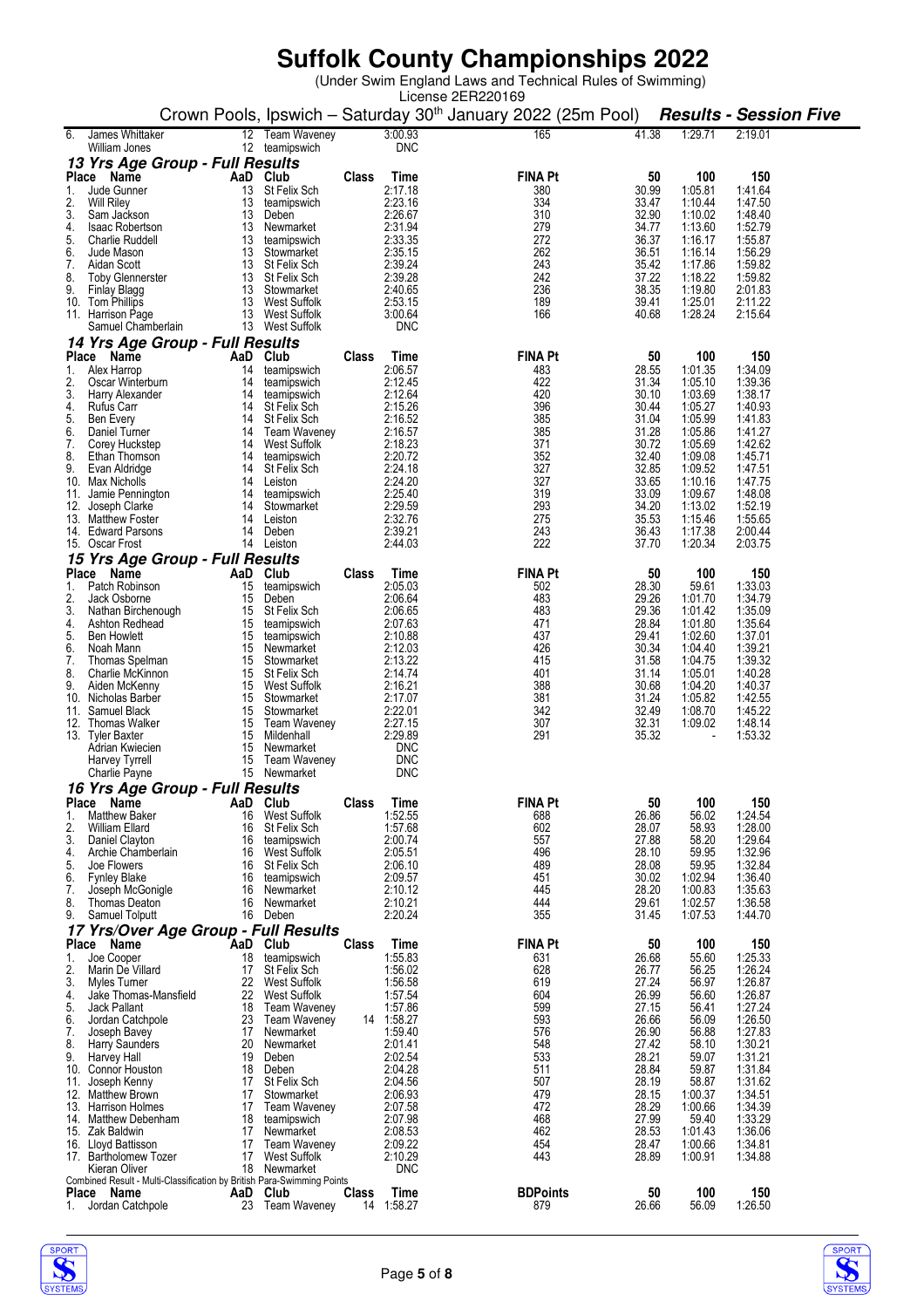(Under Swim England Laws and Technical Rules of Swimming) License 2ER220169

Crown Pools, Ipswich – Saturday 30<sup>th</sup> January 2022 (25m Pool) **Results - Session Five** 

### **EVENT 505 FINAL OF EVENT 501 Girl 10/11 Yrs 100m Breaststroke**

|    | <b>Full Results</b> |     |              |         |                |       |  |  |
|----|---------------------|-----|--------------|---------|----------------|-------|--|--|
|    | Place<br>Name       | AaD | Club         | Time    | <b>FINA Pt</b> | 50    |  |  |
|    | Nina Allen          |     | Newmarket    | 1:39.00 | 249            | 46.06 |  |  |
| 2. | Izzy Gebhard        |     | teamipswich  | 1:42.44 | 225            | 49.46 |  |  |
| 3. | Isla Coackley       |     | teamipswich  | 1:46.81 | 199            | 51.10 |  |  |
| 4. | India Clement       | 10  | West Suffolk | 1:47.79 | 193            | 51.39 |  |  |
| 5. | Maelys Jacquet      |     | Felixstowe   | 1:48.30 | 190            | 50.88 |  |  |
| 6. | Emilia Armstrong    |     | Stowmarket   | 1:50.30 | 180            | 52.34 |  |  |
| 7. | Iolanthe Alty       |     | teamipswich  | 1:53.14 | 167            | 53.27 |  |  |
| 8. | Poppy Moore         |     | West Suffolk | 1:54.53 | 161            | 52.97 |  |  |

#### **EVENT 506 FINAL OF EVENT 501 Girl 12 Yrs 100m Breaststroke**

| <b>Full Results</b> |                        |                   |             |         |                |       |
|---------------------|------------------------|-------------------|-------------|---------|----------------|-------|
| <b>Place</b>        | Name                   | AaD               | Club        | Time    | <b>FINA Pt</b> | 50    |
| 1.                  | Erin Barber            | 12                | Newmarket   | 1:28.00 | 355            | 41.09 |
| 2.                  | <b>Grace Mutton</b>    | 12                | teamipswich | 1:28.01 | 355            | 40.99 |
| 3.                  | Lily Steel             | 12                | teamipswich | 1:34.44 | 287            | 46.16 |
| 4.                  | Nicole Peddelty        | $12 \overline{ }$ | teamipswich | 1:36.25 | 271            | 45.12 |
| 5.                  | Eve Sinclair           | 12                | Deben       | 1:39.33 | 247            | 47.64 |
| 6.                  | <b>Felicity Morris</b> | 12                | Leiston     | 1.41.73 | 230            | 47.44 |
| 7.                  | Samantha Martelino     | 12                | Newmarket   | 1:41.86 | 229            | 47.40 |
| 8.                  | Guste Raudonyte        | 12                | Newmarket   | 1:43.43 | 219            | 46.98 |
|                     |                        |                   |             |         |                |       |

#### **EVENT 507 FINAL OF EVENT 501 Girl 13 Yrs 100m Breaststroke**

|                | <b>Full Results</b> |     |                     |         |                |       |
|----------------|---------------------|-----|---------------------|---------|----------------|-------|
| <b>Place</b>   | Name                | AaD | Club                | Time    | <b>FINA Pt</b> | 50    |
| $\mathbf{1}$ . | Clementine Lovell   | 13  | teamipswich         | 1:18.52 | 500            | 36.96 |
| 2.             | Rose Romanus        | 13  | teamipswich         | 1:24.56 | 401            | 39.81 |
| 3.             | Emilia Johnson      | 13. | St Felix Sch        | 1:26.83 | 370            | 39.95 |
| 4.             | <b>Chloe Knight</b> | 13  | Hadleigh            | 1:27.02 | 368            | 40.51 |
| 5.             | Ella Deaton         | 13  | Newmarket           | 1:30.24 | 330            | 42.87 |
| 6.             | Grace Robinson      | 13  | St Felix Sch        | 1:30.43 | 327            | 42.24 |
| 7.             | Erin Uttridge       | 13  | teamipswich         | 1:31.48 | 316            | 43.53 |
| 8.             | Eva Howlett         | 13  | <b>Team Waveney</b> | 1:33.97 | 292            | 42.42 |

#### **EVENT 508 FINAL OF EVENT 501 Girl 14 Yrs 100m Breaststroke**

|              | <b>Full Results</b>    |     |              |         |                |       |
|--------------|------------------------|-----|--------------|---------|----------------|-------|
| <b>Place</b> | Name                   | AaD | Club         | Time    | <b>FINA Pt</b> | 50    |
| 1.           | Evie Armstrong         | 14  | teamipswich  | 1:21.41 | 449            | 37.75 |
| 2.           | Kiera Broad            | 14  | West Suffolk | 1:23.20 | 421            | 39.40 |
| 3.           | Darcy Gladwell         | 14  | teamipswich  | 1:23.33 | 419            | 40.03 |
|              | 4. Bethany Crawley     | 14  | teamipswich  | 1:25.49 | 388            | 40.39 |
| 5.           | Lottie Hitchcock       | 14  | teamipswich  | 1:25.70 | 385            | 40.65 |
| 6.           | <b>Annabel Nichols</b> | 14  | Leiston      | 1:26.98 | 368            | 40.92 |
| 7.           | Amelia Saunders        | 14  | Leiston      | 1:27.96 | 356            | 41.72 |
| 8.           | Holly Ridgeon          | 14  | Leiston      | 1:28.17 | 353            | 40.70 |

#### **EVENT 509 FINAL OF EVENT 501 Girl 15 Yrs 100m Breaststroke** Full Results

| Name                     | AaD                                           | Club         | Time                                           | <b>FINA Pt</b> | 50    |
|--------------------------|-----------------------------------------------|--------------|------------------------------------------------|----------------|-------|
| <b>Charlotte Sanford</b> |                                               |              | 1:16.06                                        | 551            | 36.19 |
| Ellen Duffield           | 15                                            | teamipswich  | 1:16.65                                        | 538            | 36.81 |
| Elizabeth Wright         | 15                                            | West Suffolk | 1:19.99                                        | 473            | 38.27 |
| Gigi Gebhard             | 15                                            | teamipswich  | 1:22.78                                        | 427            | 39.71 |
| Georgia Denham           | 15                                            | Hadleigh     | 1.23.86                                        | 411            | 39.32 |
|                          |                                               |              | 1:26.53                                        | 374            | 40.86 |
| Katie Stebbings          | 15                                            |              | 1:28.21                                        | 353            | 40.83 |
| Beatrice Sepanski        | 15                                            | West Suffolk | 1:28.44                                        | 350            | 40.69 |
|                          | Full Results<br><b>Place</b><br>Rebecca Brown |              | 15 St Felix Sch<br>15 Stowmarket<br>Stowmarket |                |       |

#### **EVENT 510 FINAL OF EVENT 501 Girl 16 Yrs 100m Breaststroke**

|                | <b>Full Results</b>     |    |                 |         |                |       |  |  |  |
|----------------|-------------------------|----|-----------------|---------|----------------|-------|--|--|--|
| <b>Place</b>   | Name                    |    | AaD Club        | Time    | <b>FINA Pt</b> | 50    |  |  |  |
| $\mathbf{1}$ . | Beth Young              | 16 | teamipswich     | 1:10.35 | 696            | 33.21 |  |  |  |
|                | 2. Laura Alexander-High | 16 | teamipswich     | 1:17.30 | 525            | 37.12 |  |  |  |
|                | 3. Ellie Burwood        |    | 16 St Felix Sch | 1:20.10 | 471            | 37.13 |  |  |  |
| 4.             | Madeline Pawle          | 16 | Leiston         | 1:21.41 | 449            | 38.05 |  |  |  |
|                | 5. Ellie Catchpole      | 16 | Leiston         | 1:23.73 | 413            | 38.51 |  |  |  |
| 6.             | Elsie Pooley            | 16 | West Suffolk    | 1:27.02 | 368            | 40.76 |  |  |  |
| 7.             | Kiera Turner            | 16 | Team Waveney    | 1:29.69 | 336            | 41.27 |  |  |  |

### **EVENT 511 FINAL OF EVENT 501 Girl 17 Yrs/Over 100m Breaststroke**

|              | <b>Full Results</b>    |     |                     |         |                |       |
|--------------|------------------------|-----|---------------------|---------|----------------|-------|
| <b>Place</b> | Name                   | AaD | Club                | Time    | <b>FINA Pt</b> | 50    |
|              | Natalie Sanford        | 18  | St Felix Sch        | 1:13.87 | 601            | 35.35 |
|              | <b>Charlotte White</b> |     | <b>West Suffolk</b> | 1:14.34 | 590            | 35.15 |
|              | Cervs Williams         | 18  | West Suffolk        | 1:18.02 | 510            | 36.75 |
|              | Caitlin McNicholas     |     | Deben               | 1:18.63 | 498            | 36.61 |
|              | Lily Bemmer            | 19  | Deben               | 1:19.22 | 487            | 37.09 |
| 6.           | Georgina Stokes        | 18  | Newmarket           | 1:22.34 | 434            | 38.60 |
|              | Lucy Hutchinson        | 18  | West Suffolk        | 1:24.34 | 404            | 38.87 |
|              |                        |     |                     |         |                |       |



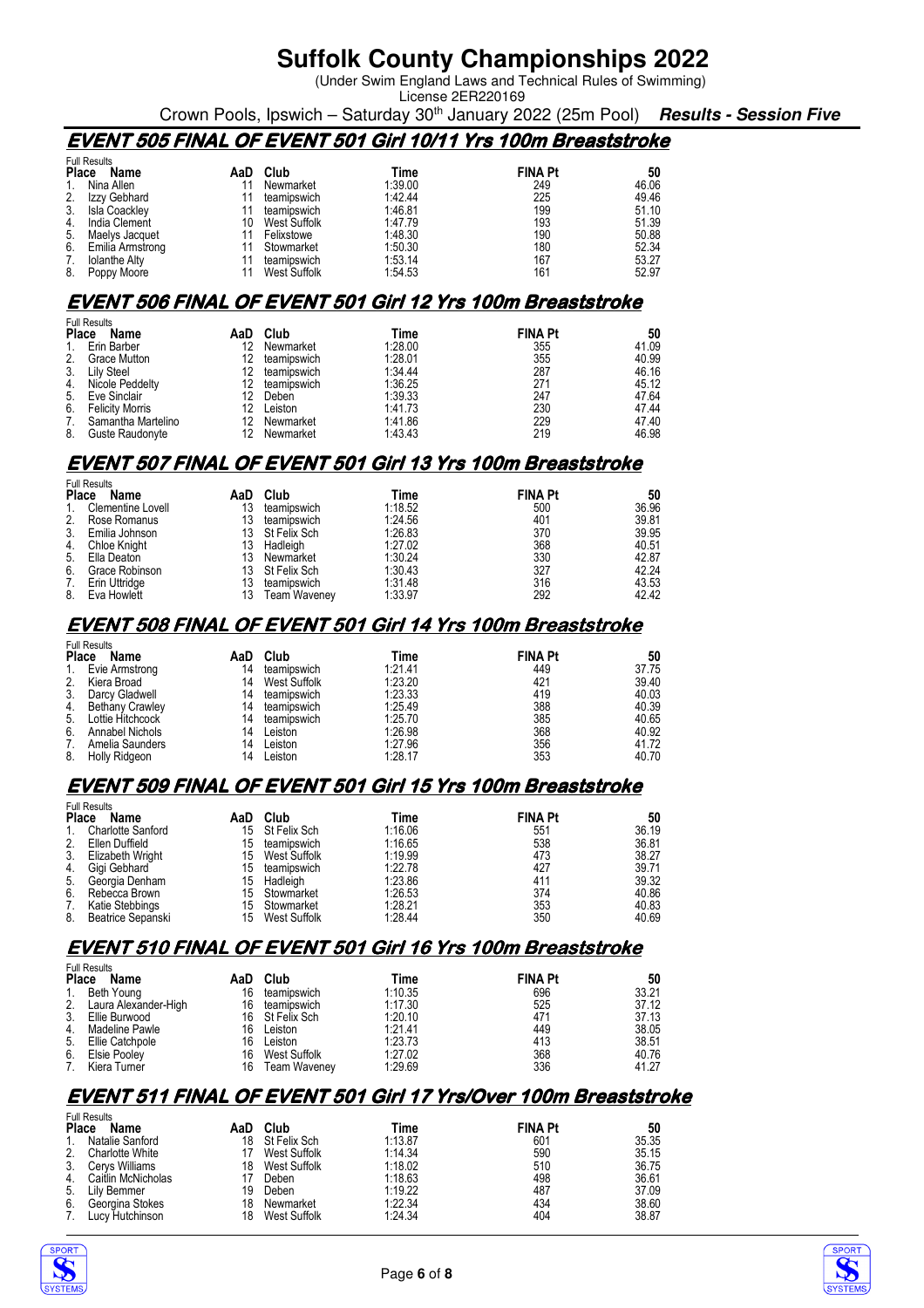(Under Swim England Laws and Technical Rules of Swimming) License 2ER220169

Crown Pools, Ipswich – Saturday 30<sup>th</sup> January 2022 (25m Pool) **Results - Session Five**<br>17 West Suffolk 124,58 400 400 38.92 8. Imogen Gotch

### **EVENT 512 FINAL OF EVENT 502 Boy 10/11 Yrs 100m Backstroke**

| <b>Full Results</b>        |     |                     |         |                |       |
|----------------------------|-----|---------------------|---------|----------------|-------|
| <b>Place</b><br>Name       | AaD | Club                | Time    | <b>FINA Pt</b> | 50    |
| 1. Rhys Watsham            | 11  | St Felix Sch        | 1:27.59 | 167            | 44.22 |
| 2.<br>Jake Battle          | 11  | Stowmarket          | 1:29.72 | 156            | 45.02 |
| 3.<br>Diggory Davies       |     | Deben               | 1:30.15 | 154            | 44.74 |
| 4.<br>Dexter Winterburn    |     | teamipswich         | 1:32.70 | 141            | 46.37 |
| <b>Finley Miller</b><br>5. |     | Felixstowe          | 1:37.65 | 121            | 45.85 |
| 6.<br>Heath Harrison       |     | Stowmarket          | 1:41.79 | 107            | 51.78 |
| Noah Turna<br>7.           |     | Leiston             | 1:42.24 | 105            |       |
| Louis Palmer               |     | <b>West Suffolk</b> | DQ      |                |       |

### **EVENT 513 FINAL OF EVENT 502 Boy 12 Yrs 100m Backstroke**

| <b>Full Results</b>         |     |                 |         |                |       |
|-----------------------------|-----|-----------------|---------|----------------|-------|
| <b>Place</b><br>Name        | AaD | Club            | Time    | <b>FINA Pt</b> | 50    |
| William Jones<br>1.         | 12  | teamipswich     | 1:14.81 | 269            | 36.67 |
| Haiden Hall<br>2.           | 12  | Deben           | 1:16.99 | 247            | 37.25 |
| Attila Mozes<br>3.          | 12  | teamipswich     | 1:19.76 | 222            | 38.76 |
| Orlando Whiting<br>4.       |     | 12 St Felix Sch | 1:20.84 | 213            | 39.48 |
| Alexander Gaydon<br>5.      | 12  | teamipswich     | 1:23.39 | 194            | 40.34 |
| 6.<br>James Sadler          | 12  | Hadleigh        | 1:31.80 | 145            | 44.68 |
| <b>Richard Levell</b><br>7. | 12  | West Suffolk    | 1:36.37 | 126            | 46.18 |
| <b>Ethan Wallis</b>         |     | St Felix Sch    | DO      |                |       |

### **EVENT 514 FINAL OF EVENT 502 Boy 13 Yrs 100m Backstroke**

| <b>Full Results</b> |                           |     |              |         |                |       |  |
|---------------------|---------------------------|-----|--------------|---------|----------------|-------|--|
| <b>Place</b>        | <b>Name</b>               | AaD | Club         | Time    | <b>FINA Pt</b> | 50    |  |
|                     | Sam Jackson               | 13  | Deben        | 1:10.77 | 318            | 34.04 |  |
| 2.                  | <b>Isaac Robertson</b>    | 13  | Newmarket    | 1.11.96 | 302            | 34.08 |  |
| 3.                  | Jude Gunner               | 13. | St Felix Sch | 1:13.02 | 289            | 35.76 |  |
| 4.                  | <b>Charlie Ruddell</b>    | 13  | teamipswich  | 1:17.39 | 243            | 38.05 |  |
| 5.                  | <b>Finlay Cherrington</b> | 13  | teamipswich  | 1:17.59 | 241            | 36.91 |  |
| 6.                  | Will Riley                |     | teamipswich  | 1:19.04 | 228            | 38.69 |  |
| 7.                  | Finlay Blagg              | 13  | Stowmarket   | 1:24.68 | 185            | 41.74 |  |
| 8.                  | Jude Mason                |     | Stowmarket   | 1:25.63 | 179            | 41.77 |  |

#### **EVENT 515 FINAL OF EVENT 502 Boy 14 Yrs 100m Backstroke**

|                | <b>Full Results</b> |    |                 |         |                |       |
|----------------|---------------------|----|-----------------|---------|----------------|-------|
| Place          | Name                |    | AaD Club        | Time    | <b>FINA Pt</b> | 50    |
| $\mathbf{1}$ . | Alex Harrop         | 14 | teamipswich     | 1:04.88 | 413            | 31.75 |
| 2.             | Oscar Winterburn    | 14 | teamipswich     | 1:07.83 | 361            | 32.88 |
| 3.             | Daniel Turner       | 14 | Team Waveney    | 1.09.22 | 340            | 33.06 |
|                | 4. Harry Alexander  | 14 | teamipswich     | 1:10.91 | 316            | 34.88 |
|                | 5. Rufus Carr       |    | 14 St Felix Sch | 1:11.50 | 308            | 35.37 |
| 6.             | Ben Everv           |    | 14 St Felix Sch | 1:14.30 | 275            | 35.72 |
| 7.             | Joseph Clarke       | 14 | Stowmarket      | 1:15.15 | 265            | 36.58 |
| 8.             | Spencer Battisson   | 14 | Team Waveney    | 1:16.13 | 255            | 36.70 |

### **EVENT 516 FINAL OF EVENT 502 Boy 15 Yrs 100m Backstroke**

| <b>Full Results</b> |                    |     |                 |         |                |       |
|---------------------|--------------------|-----|-----------------|---------|----------------|-------|
| <b>Place</b>        | Name               | AaD | Club            | Time    | <b>FINA Pt</b> | 50    |
| 1.                  | Ashton Redhead     | 15  | teamipswich     | 1:01.81 | 478            | 30.32 |
| 2.                  | Jack Osborne       | 15  | Deben           | 1:03.15 | 448            | 30.33 |
| 3.                  | Patch Robinson     | 15  | teamipswich     | 1:04.55 | 419            | 30.82 |
| 4.                  | <b>Ben Howlett</b> | 15  | teamipswich     | 1:07.46 | 367            | 32.64 |
| 5.                  | Charlie Payne      |     | 15 Newmarket    | 1:08.62 | 349            | 33.44 |
| 6.                  | Noah Mann          | 15  | Newmarket       | 1:08.73 | 347            | 33.89 |
| 7.                  | Nathan Birchenough |     | 15 St Felix Sch | 1:09.06 | 342            | 33.40 |
| 8.                  | Samuel Black       |     | 15 Stowmarket   | 1:11.25 | 312            | 34.34 |

### **EVENT 517 FINAL OF EVENT 502 Boy 16 Yrs 100m Backstroke**

| <b>Full Results</b> |                        |     |                     |         |                |       |  |
|---------------------|------------------------|-----|---------------------|---------|----------------|-------|--|
| <b>Place</b>        | Name                   | AaD | Club                | Time    | <b>FINA Pt</b> | 50    |  |
|                     | <b>Matthew Baker</b>   | 16  | West Suffolk        | 58.88   | 553            | 28.96 |  |
|                     | Luka Page              | 16  | West Suffolk        | 1:03.39 | 443            | 31.21 |  |
| 3.                  | Archie Chamberlain     | 16  | <b>West Suffolk</b> | 1:05.68 | 398            | 31.80 |  |
| 4.                  | Joe Flowers            | 16  | St Felix Sch        | 1:05.78 | 396            | 31.67 |  |
| 5.                  | <b>Fynley Blake</b>    | 16  | teamipswich         | 1:06.77 | 379            | 32.83 |  |
| 6.                  | Joseph McGonigle       | 16  | Newmarket           | 1:07.73 | 363            | 33.11 |  |
| 7.                  | <b>August Stephens</b> | 16  | Newmarket           | 1:08.73 | 347            | 32.97 |  |
| 8.                  | Thomas Deaton          | 16  | Newmarket           | 1.09.96 | 329            | 33.76 |  |

### **EVENT 518 FINAL OF EVENT 502 Boy 17 Yrs/Over 100m Backstroke**

| <b>Full Results</b><br><b>Place</b><br>Name | AaD | Club         | Class | Time    | <b>FINA Pt</b> | 50    |
|---------------------------------------------|-----|--------------|-------|---------|----------------|-------|
| Marin De Villard                            |     | St Felix Sch |       | 56.23   | 634            | 27.30 |
| Myles Turner                                | 22  | West Suffolk |       | 59.22   | 543            | 29.09 |
| Michael Connick                             |     | Deben        |       | 1:00.66 | 505            | 29.52 |
| Cornelis Verdonk                            | 18  | Newmarket    |       | 1:01.02 | 496            | 30.64 |